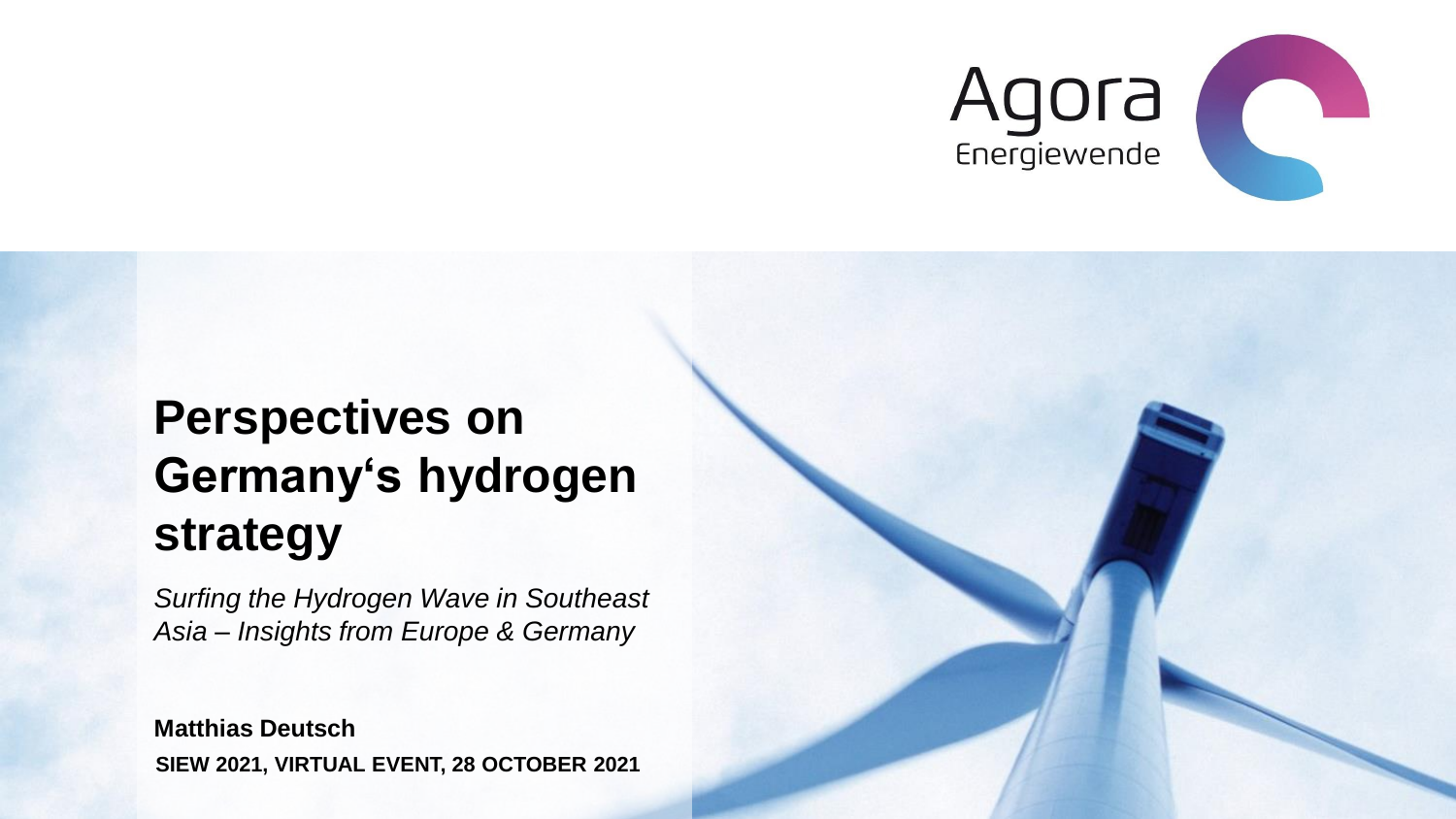

## **There is a limited set of applications in all sectors that urgently need renewable hydrogen to become climate-neutral.**

| <b>Green molecules needed?</b> | Industry<br><b>NAN</b>                                                              | <b>Transport</b>                                                             | 大学<br><b>Power</b><br>sector                                              | <b>Buildings</b>                                   |
|--------------------------------|-------------------------------------------------------------------------------------|------------------------------------------------------------------------------|---------------------------------------------------------------------------|----------------------------------------------------|
| No regret                      | $\cdot$ Reaction agents<br>(DRI steel)<br>$\cdot$ Feedstock<br>(ammonia, chemicals) | $\cdot$ Long-haul aviation<br>· Maritime shipping                            | $\cdot$ Long-term storage<br>for variable<br>renewable energy<br>back-up  | $\cdot$ District heating<br>(residual heat load *) |
| <b>Controversial</b>           | · High-temperature<br>heat                                                          | $\cdot$ Trucks and buses $**$<br>$\cdot$ Short-haul aviation<br>and shipping | · Absolute size of need<br>given other flexibility<br>and storage options |                                                    |
| <b>Bad idea</b>                | · Low-temperature<br>heat                                                           | $\cdot$ Cars<br>$\cdot$ Light-duty vehicles                                  |                                                                           | Individual buildings                               |

\* After using renewable energy, ambient and waste heat as much as possible. Especially relevant for large existing district heating systems with high flow temperatures. Note that according to the UNFCCC Common Reporting Format, district heating is classified as being part of the power sector.

\*\* Series production currently more advanced on electric than on hydrogen for heavy duty vehicles and busses. Hydrogen heavy duty to be deployed at this point in time only in locations with synergies (ports, industry clusters).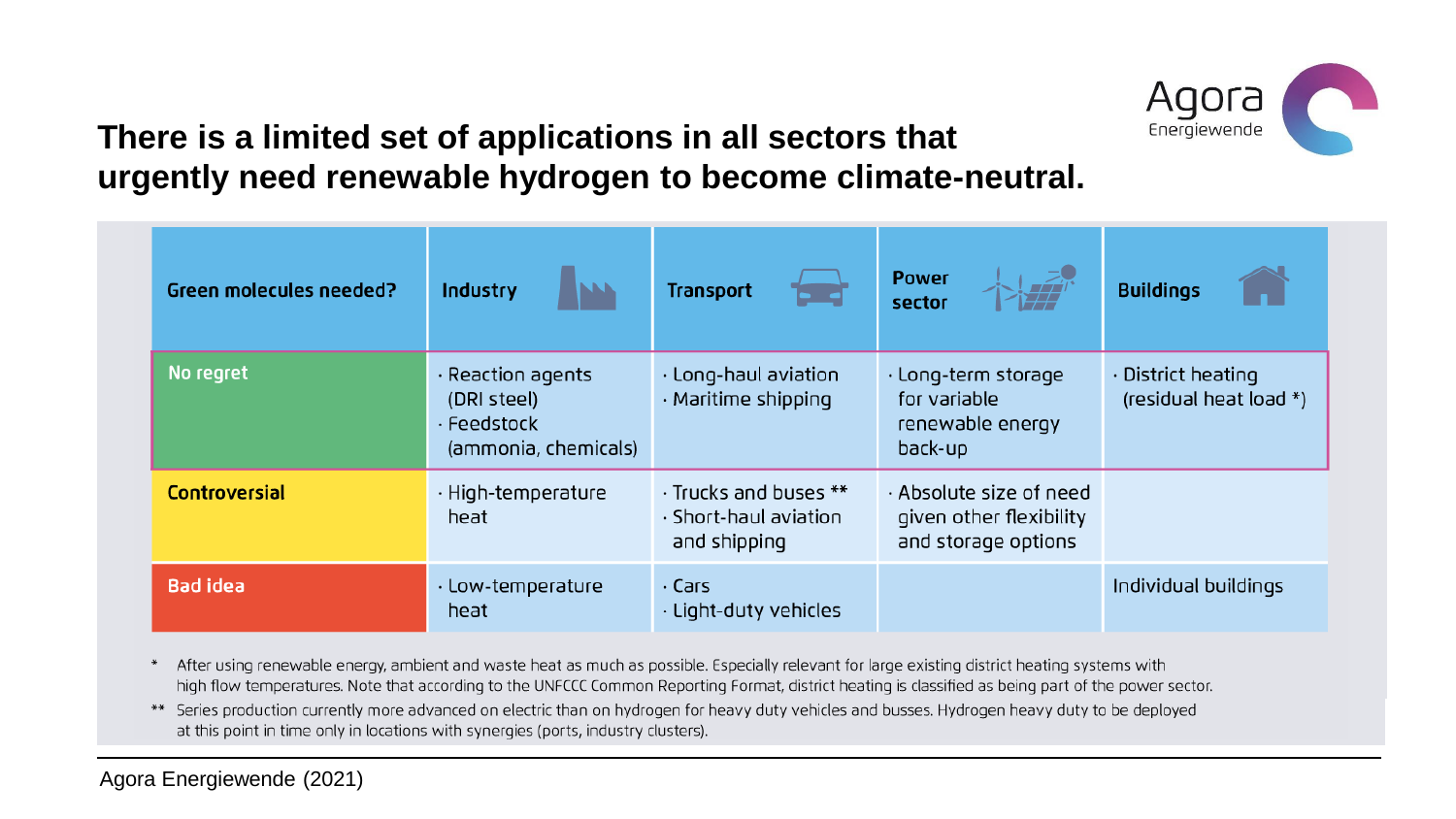# **Renewable H2 is more expensive than fossil-based H<sup>2</sup> and needs policy support. Even at a price of 100-200 €/t CO<sup>2</sup> , the EU ETS alone will not incentivize renewable H<sup>2</sup> production sufficiently.**



a capture rate of around 75% and a natural gas price of €20/MWh. Note that current natural gas prices are considerably higher.

Agora Energiewende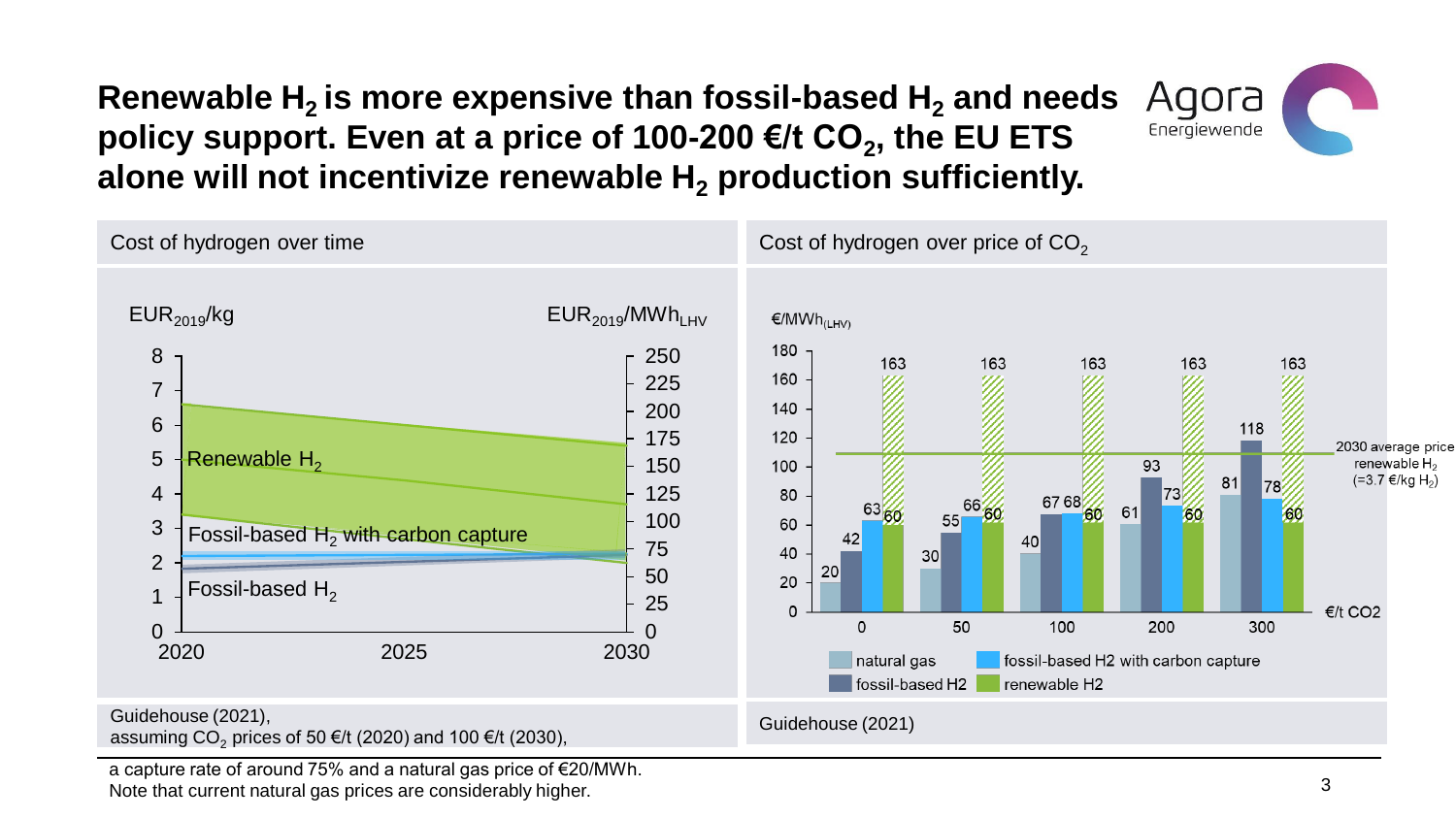## **Germany's demand for H<sup>2</sup> amounts to 63 TWh (2030) in the "Climate-Neutral DE 2045" scenario – for safeguarding security of supply in the energy system and to create a climate neutral industry.**

Aqora Energiewende

CO<sub>2</sub> free hydrogen production and consumption in Germany



Prognos, Öko-Institut, Wuppertal-Institut (2021). Note: Hydrogen only. In addition, Germany will need 158 TWh of Power-to-Liquid by 2045.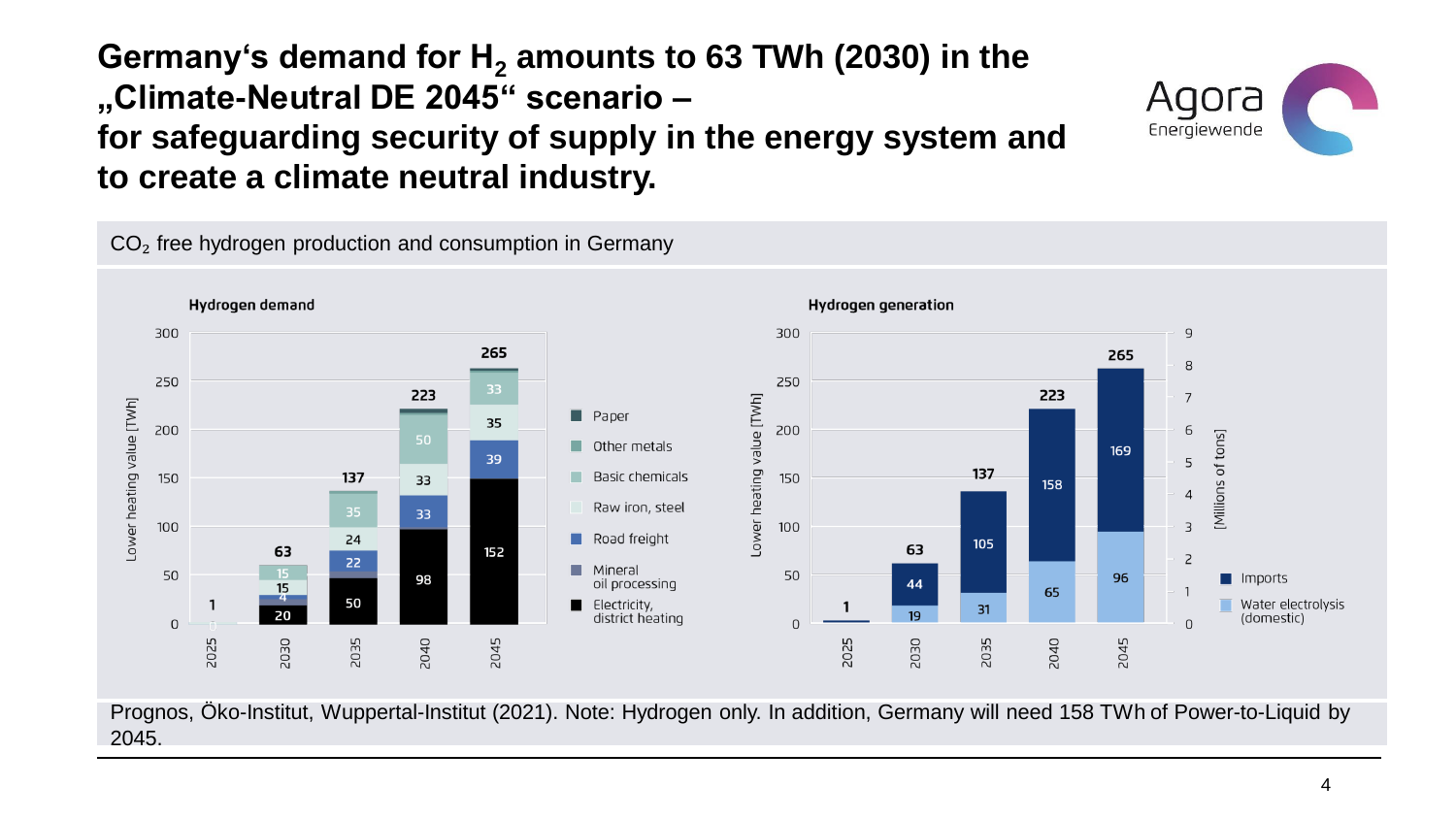

#### **German Hydrogen Strategy**

- → Size: Targets 5 GW for 2030 (vs. 10 GW in scenario "Climate-Neutral Germany 2045")
- **Policy support** for  $\rightarrow$ 
	- domestic projects (Carbon Contracts for Difference for industry, Important Projects of Common European Interest, "real laboratories") – Combined Heat and Power missing so far
	- projects abroad (H2Global).
- **Infrastructure** development:

Regulatory risk for TSOs may need more focussed support to develop H2 pipelines

→ **Renewable energy deployment** needs to increase considerably to also cover the demand of electrolysers: ~25 TWh for 19 TWh domestic hydrogen production in the scenario "Climate-Neutral Germany 2045".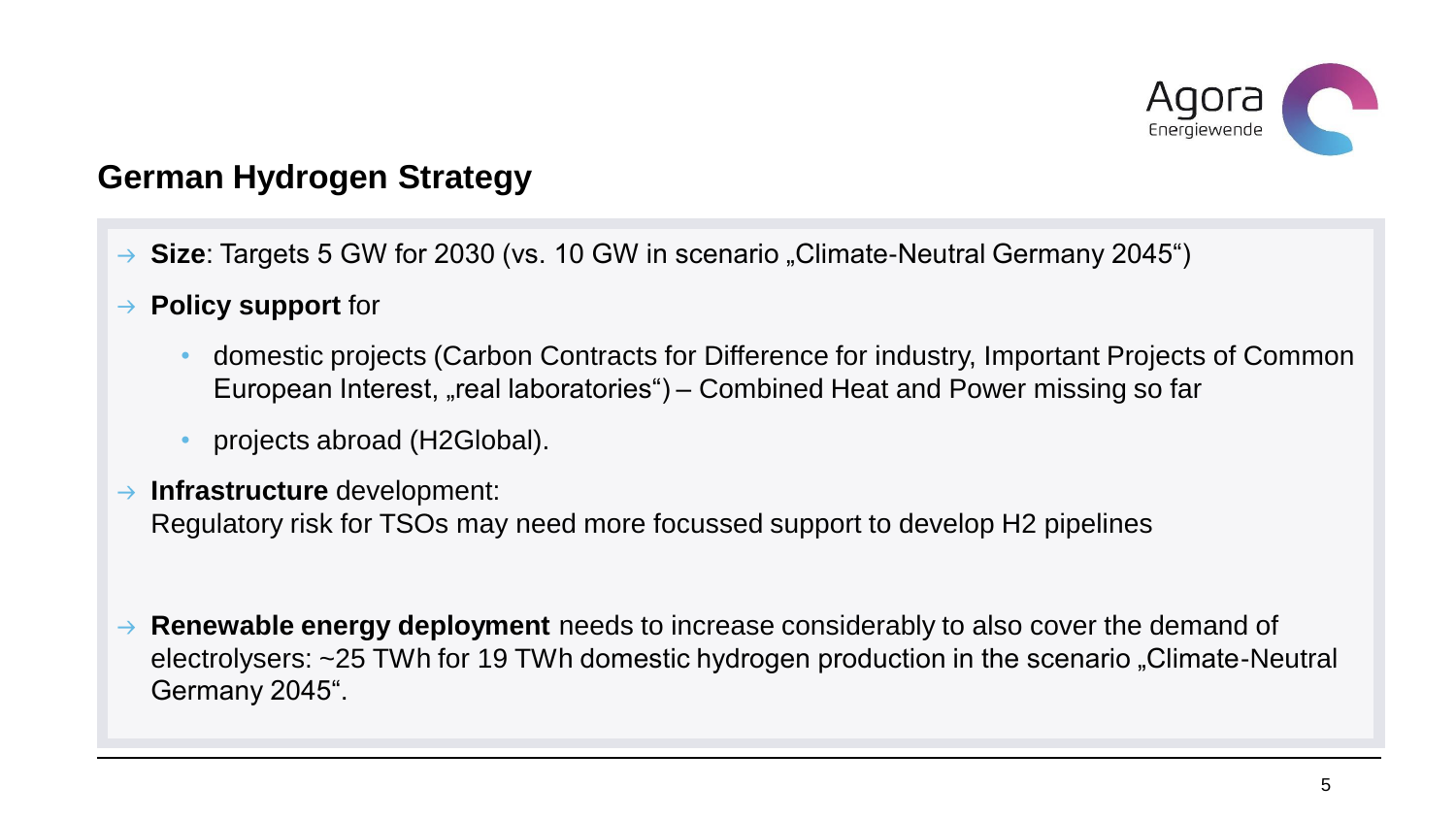#### **The pace of renewable energy deployment in Germany needs to double to quadruple to reach a 70% share of electricity by 2030, to 100% by 2045 at the latest...**





Prognos, Öko-Institut, Wuppertal-Institut (2021)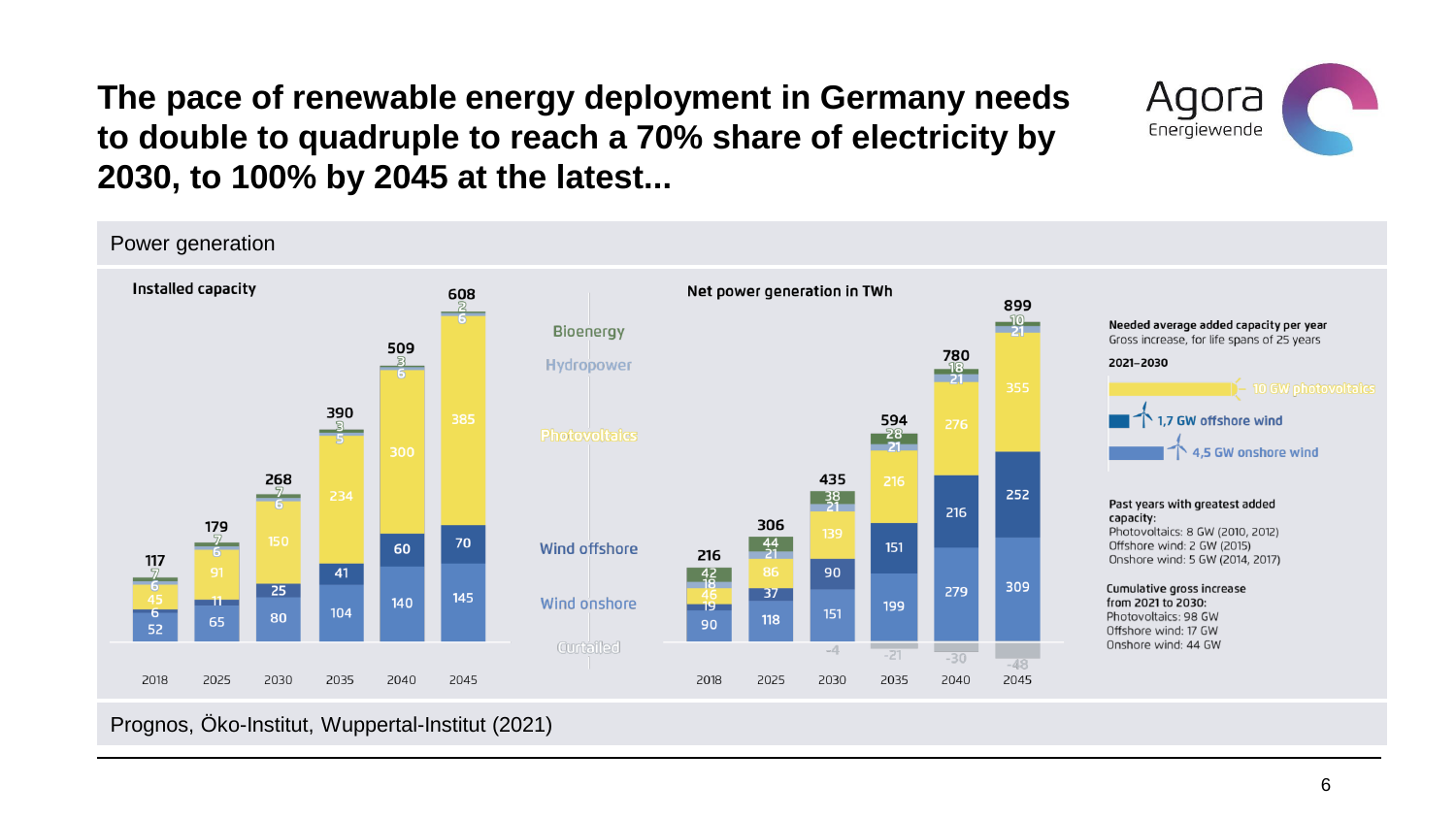**Agora Energiewende**

Anna-Louisa-Karsch-Str.2 10178 Berlin

**T** +49 (0)30 700 1435 - 000 **F** +49 (0)30 700 1435 - 129 www.agora-energiewende.de

Please subscribe to our newsletter via www.agora-energiewende.de www.twitter.com/AgoraEW W



# **Thank you for your attention!**

Questions or comments? Feel free to contact me:

[matthias.deutsch@agora-energiewende.de](mailto:matthias.deutsch@agora-energiewende.de)